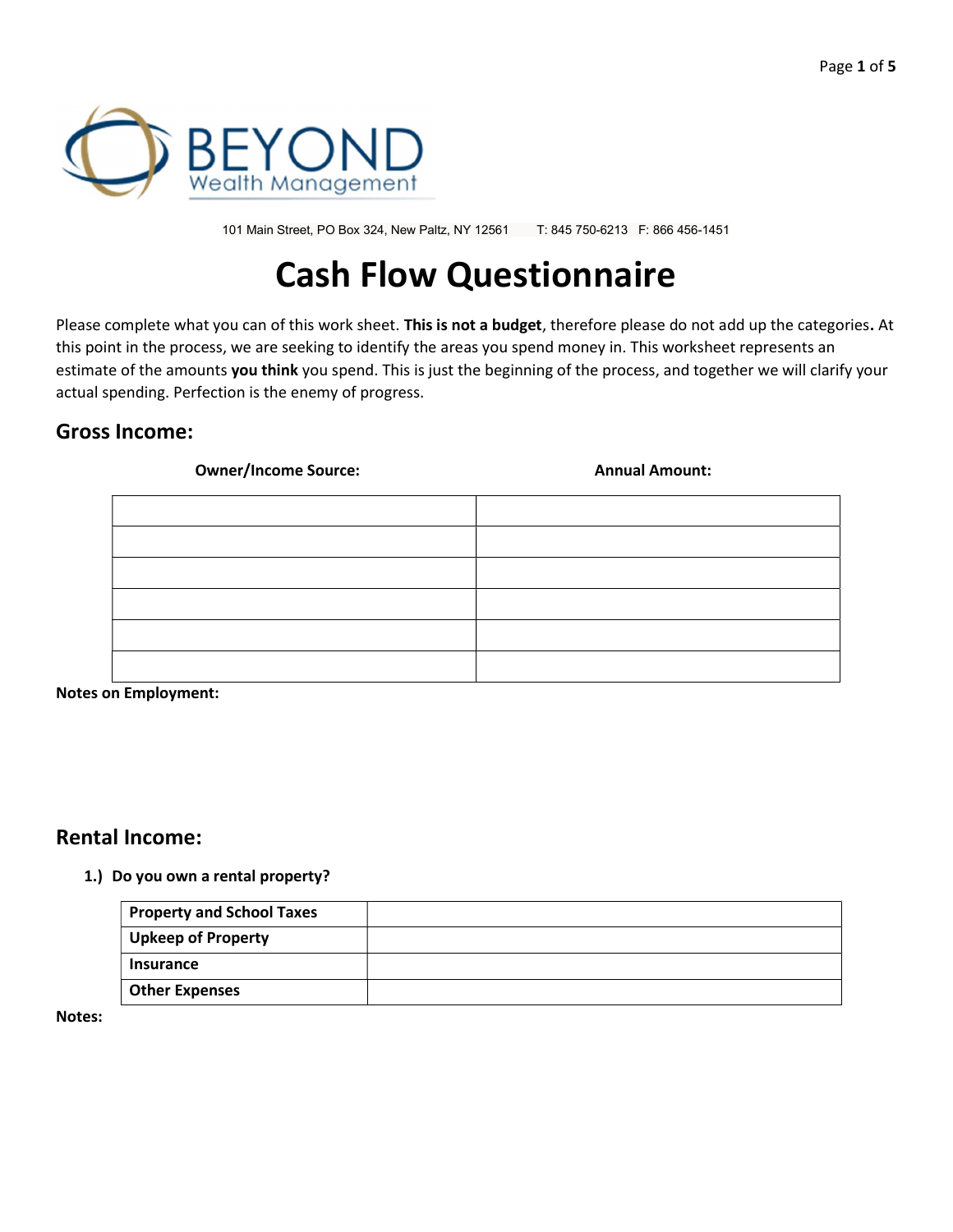## Expenses:

## Bills and Utilities – Primary Residence Annual

| <b>Heat and Electric</b>   |  |
|----------------------------|--|
| Garbage and Recycling      |  |
| Phone, Internet, and Cable |  |
| Sewer                      |  |
| Water                      |  |
| Rent                       |  |
| Other                      |  |

Notes:

| <b>Auto and Transport</b>   | Car 1 | Annual | Car 2 |  |
|-----------------------------|-------|--------|-------|--|
| Auto Payment                |       |        |       |  |
| Auto<br>Service/Maintenance |       |        |       |  |
| Gas and Fuel                |       |        |       |  |
| Other                       |       |        |       |  |
| Other                       |       |        |       |  |

Notes:

## Entertainment **Annual**

| <b>Concerts and Events</b>    |  |
|-------------------------------|--|
| <b>Museums and Activities</b> |  |
| Movie and Music Streaming     |  |
| Other                         |  |

Notes:

#### in the set of the set of the set of the set of the set of the set of the set of the set of the set of the set o

| <b>Alcohol and Bars</b>          |  |
|----------------------------------|--|
| <b>Fast Food and Convenience</b> |  |
| Groceries                        |  |
| <b>Restaurant and Dining</b>     |  |
| Other                            |  |
| Other                            |  |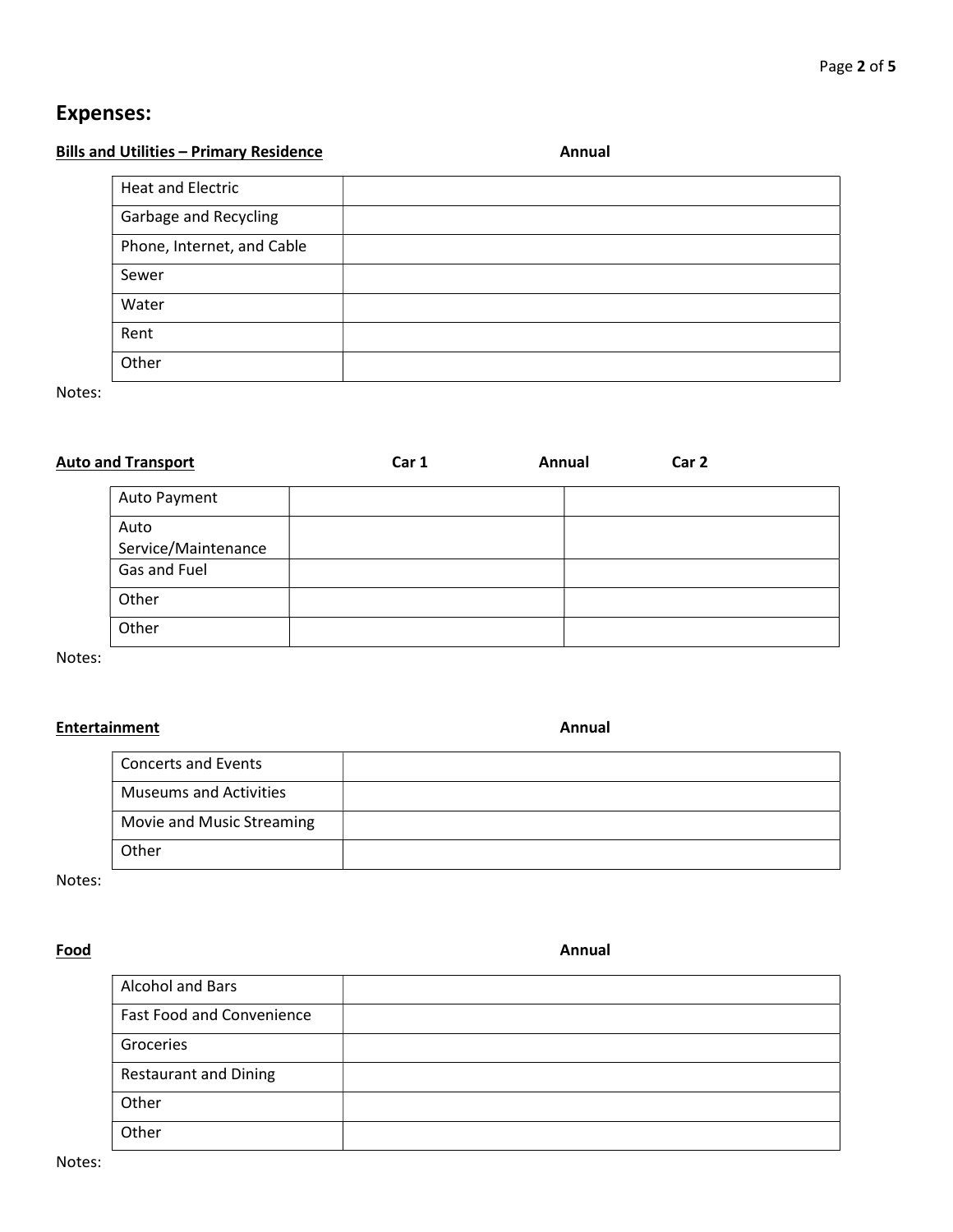#### Gifts or Charitable Donations **Annual** Annual

| Religious Organizations          |  |
|----------------------------------|--|
| Non-Profit Organizations         |  |
| Gifts (To family, friends, etc.) |  |
| Other                            |  |

Notes:

## Health and Fitness **Annual**

Gym Hair and Nails Spa, Massage, and Personal Care Other

Notes:

## Primary Home **Annual**

| Furniture and Home Décor                |  |
|-----------------------------------------|--|
| Household Services (House Keeping, Snow |  |
| removal, etc)                           |  |
| Home Repair and Maintenance             |  |
| Property and School Tax                 |  |
| Upkeep of Property                      |  |
| Insurance                               |  |
| Other Expenses:                         |  |

Notes: Any major upcoming repairs to your home?

## Second Home:

### 1.) Expenses:

| Furniture and Home Décor                |  |
|-----------------------------------------|--|
| Household Services (House Keeping, Snow |  |
| removal, etc)                           |  |
| Home Repair and Maintenance             |  |
| Property and School Tax                 |  |
| Upkeep of Property                      |  |
| Insurance                               |  |
| Other Expenses:                         |  |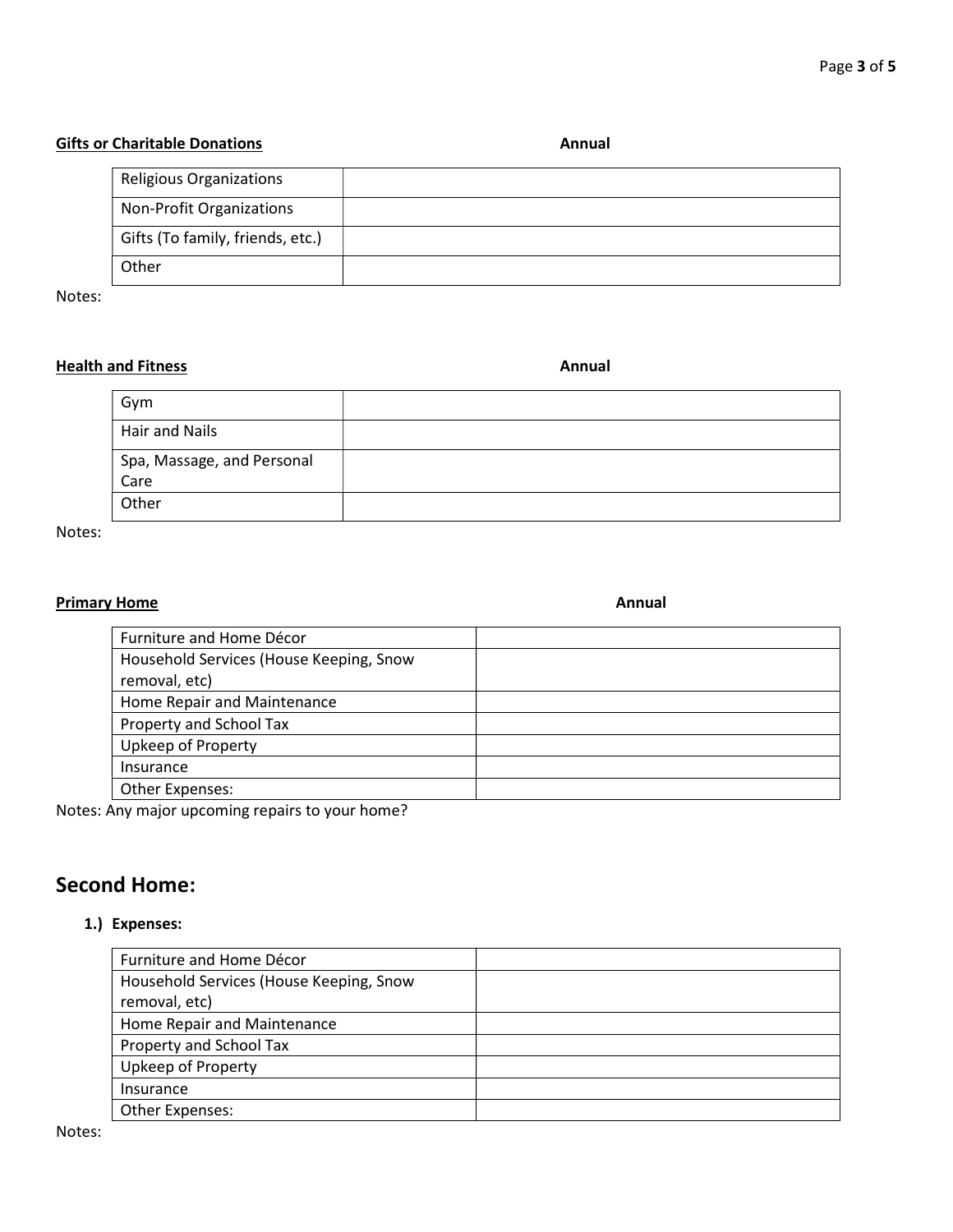## Children Annual Children Annual Children Annual Children Annual Children Annual Children Annual Children Annual

| <b>Baby Supplies</b>         |  |
|------------------------------|--|
| <b>Childcare and Daycare</b> |  |
| Children Clothing            |  |
| Activities/Sports/Lessons    |  |
| Medical                      |  |
| Summer Camp                  |  |
| Other                        |  |

Notes:

## Medical Annual Annual Annual Annual Annual Annual Annual Annual Annual Annual Annual Annual Annual Annual Annu

| Dentist        |  |
|----------------|--|
| Doctor         |  |
| Pharmacy/Copay |  |
| Glasses        |  |
| Other          |  |

Notes:

#### Pets **Petra Annual**

| Pet Food   |  |
|------------|--|
| Grooming   |  |
| Veterinary |  |
| Other      |  |

Notes:

## Shopping Annual Shopping Annual Shopping Annual Shopping Annual Shopping Annual Shopping Annual Shopping Annual

| <b>Books</b>                    |  |
|---------------------------------|--|
| Clothing                        |  |
| <b>Electronics and Software</b> |  |
| Sports and Hobbies              |  |
| Online Shopping (Such as        |  |
| Amazon, Walmart, etc.)          |  |
| Other                           |  |

Notes: